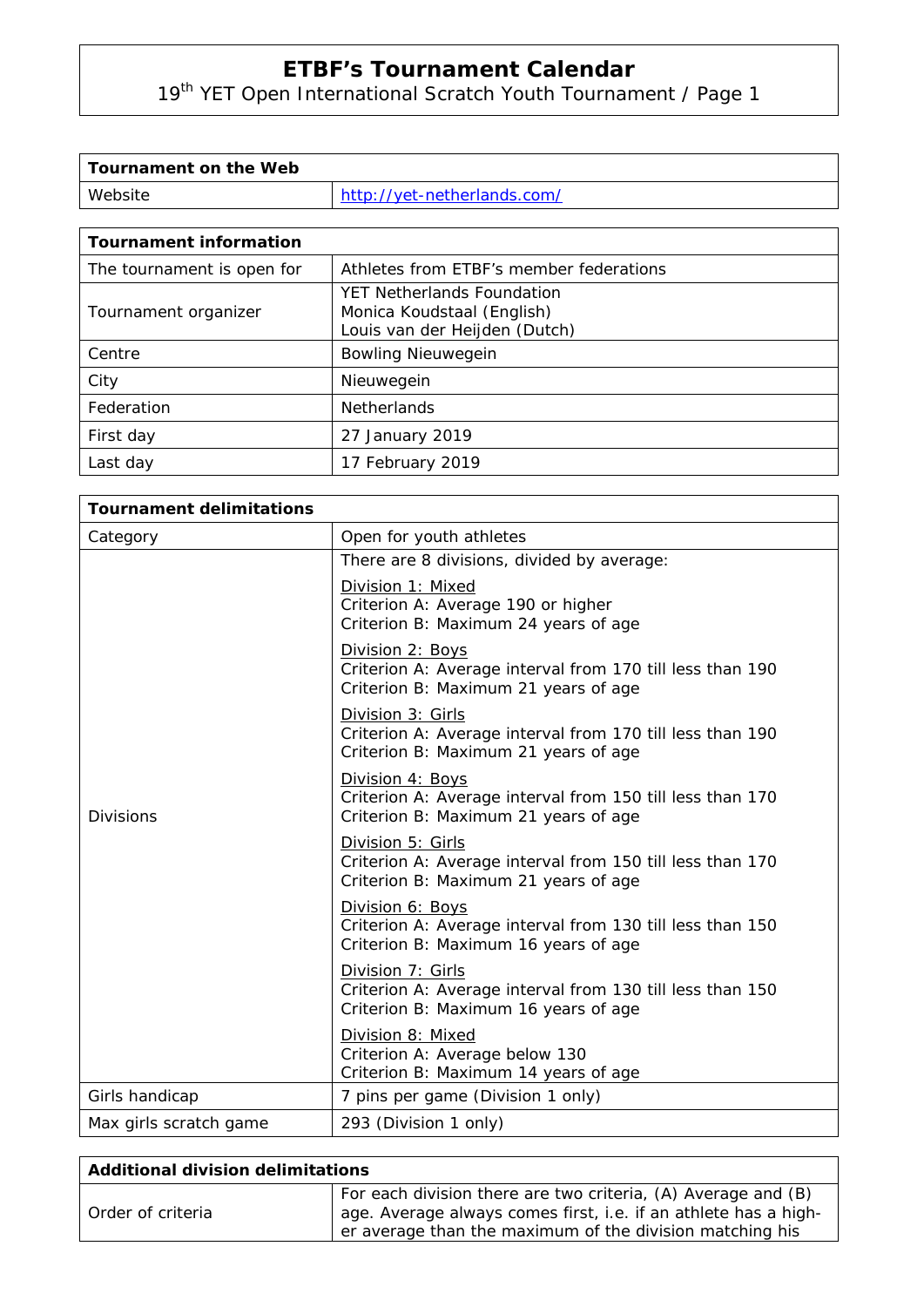# 19th YET Open International Scratch Youth Tournament / Page 2

|                       | age, he will move up to the category matching his average.<br>If an athlete has a lower average, than the maximum of the<br>division matching his age, he will stay in the category match-<br>ing his age.                                                                    |
|-----------------------|-------------------------------------------------------------------------------------------------------------------------------------------------------------------------------------------------------------------------------------------------------------------------------|
| Age determinations    | Division 1<br>Athletes must be born on 1 September 1993 or later                                                                                                                                                                                                              |
|                       | Division 2-5<br>Athletes must be born on 1 September 1996 or later                                                                                                                                                                                                            |
|                       | Division 6-7<br>Athletes must be born on 1 September 2001 or later                                                                                                                                                                                                            |
|                       | Division 8<br>Athletes must be born on 1 September 2004 or later                                                                                                                                                                                                              |
| Average determination | The average must be valid for the season 2018/19, which<br>typically is based on games played in the 2017/2018 season.<br>The average must be verified by presenting a valid license<br>card or similar valid documentation from the national federa-<br>tion of the athlete. |

| Tournament contact |                              |
|--------------------|------------------------------|
| Contact person     | Monica Koudstaal             |
| Mobile             | $+31644658179$               |
| Email              | monica.koudstaal@hotmail.com |
| Registration       | www.yet-netherlands.com      |

| <b>Centre address</b> |                           |
|-----------------------|---------------------------|
| <b>Address</b>        | <b>Bowling Nieuwegein</b> |
|                       | Blokhoeve 16              |
|                       | 3438 LC Nieuwegein        |
|                       | The Netherlands           |
| Phone                 | +31 306 053 551           |
| Email                 | info@bowlingnieuwegein.nl |
| Website               | www.bowlingnieuwegein.nl  |

| <b>Centre specifications</b> |                      |
|------------------------------|----------------------|
| Number of lanes              | 16                   |
| Approaches                   | System 300 Synthetic |
| <b>Surfaces</b>              | System 300 Synthetic |
| Pin decks                    | System 300 Synthetic |
| Pin setters                  | Brunswick A2         |
| Pins                         | <b>Brunswick Max</b> |
| Score system                 | Qubica               |

| Dressing specifications |                 |
|-------------------------|-----------------|
| l Oil machine           | Kegel Kustodian |
| ' Oil                   | Kegel product   |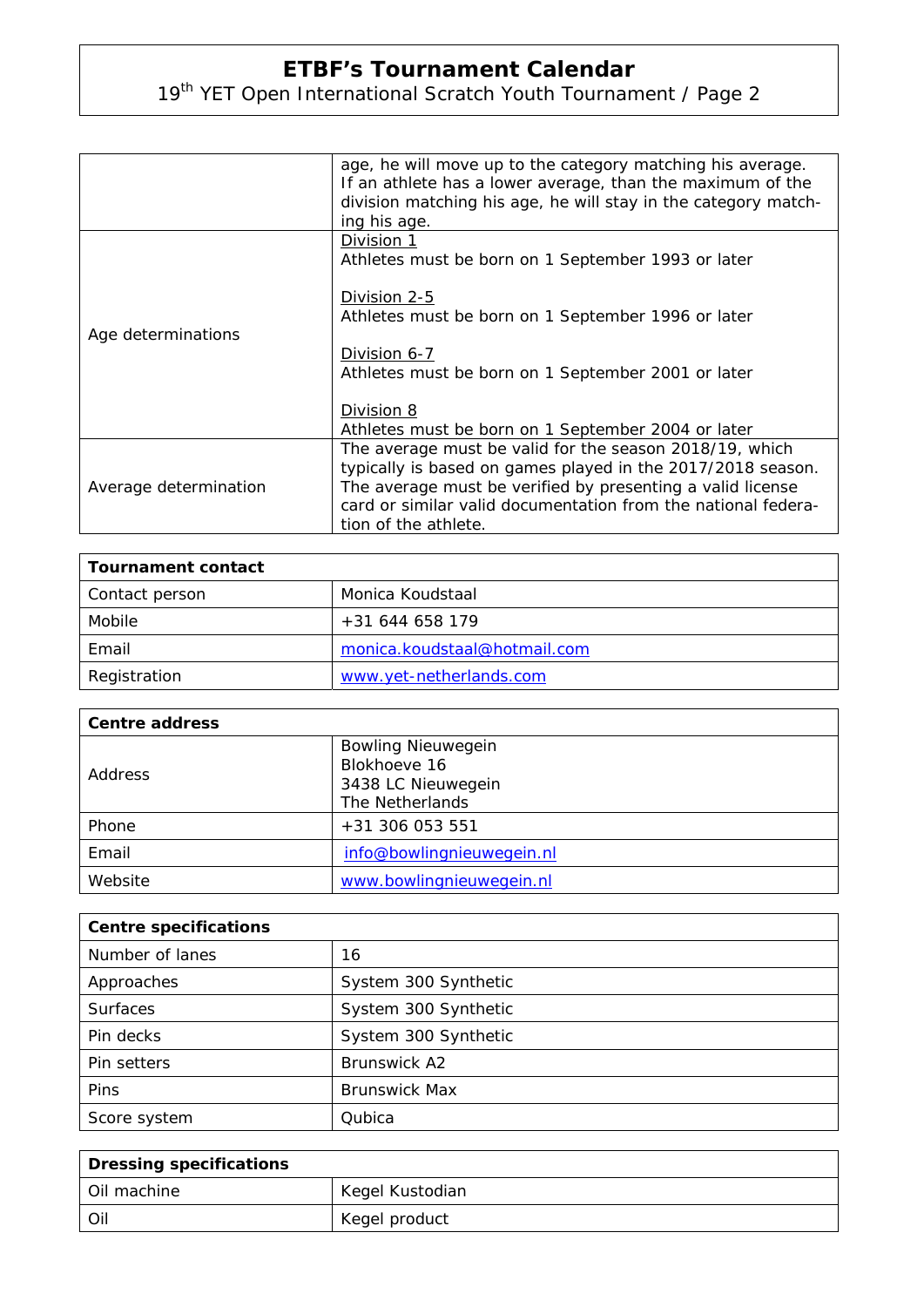19<sup>th</sup> YET Open International Scratch Youth Tournament / Page 3

| Cleaner             | Kegel product |
|---------------------|---------------|
| Pattern prepared by | Centre        |
| Dressing done by    | Centre        |

#### **Prizes**

There will be trophies for the 4 first in every category and numerous lots for the top 12

#### **Tournament format**

#### **Qualification, Division 1-8**

#### 6 games, entries and re-entries

50% of athletes in a division, although maximum 12 athletes, is qualified for the Final Step 1 Athletes not showing up to final stages will not be exchanged by other athletes

#### **Final Step 1, Division 1-8**

4 games will be played with the pin fall from the qualification carried forward 25% of athletes in a division, although maximum 4 athletes, is qualified for the Final Step 2

A division is only taking part in the Final Step 2, if 4 athletes are qualified for the step. A division is only taking part in the Final Step 3, if 3 athletes are qualified for the step.

#### **Final Step 2, Division 1-8**

One game will be played after which one athlete will be eliminated 3 athletes are qualified for the Final Step 3

#### **Final Step 3, Division 1-8**

One game will be played after which one athlete will be eliminated 2 athletes are qualified for the Final Step 4

#### **Final Step 4, Division 1-8**

The match between the last two athletes will be played best of three games

#### **The YETJE Champion of Champions**

The YETJE Champions Championship will be played as a knockout competition with the winners of each division. The knockout is conducted as a one ball roll off, in which the athlete with the lowest pin fall drops out until the winner is found

#### **Tournament tie rules**

#### **Qualification and Final Step 1**

The highest positioned athlete will be the athlete scoring the highest last game. If a tie still exists, the highest positioned athlete will be the athlete with the highest second last game etc.

#### **Final Step 2-3**

A tie in a match will be broken by playing a  $9<sup>th</sup>$  and  $10<sup>th</sup>$  frame roll off, repeated until the tie is broken.

#### **Final Step 4**

A tie in any game in the match will be broken by playing a 9<sup>th</sup> and 10<sup>th</sup> frame roll off, repeated until the tie is broken.

#### **The YETJE Champion of Champions**

If two athletes, or more, is scoring the same lowest pin fall in a round, these player will keep shooting until one is left back, where after the competition will continue.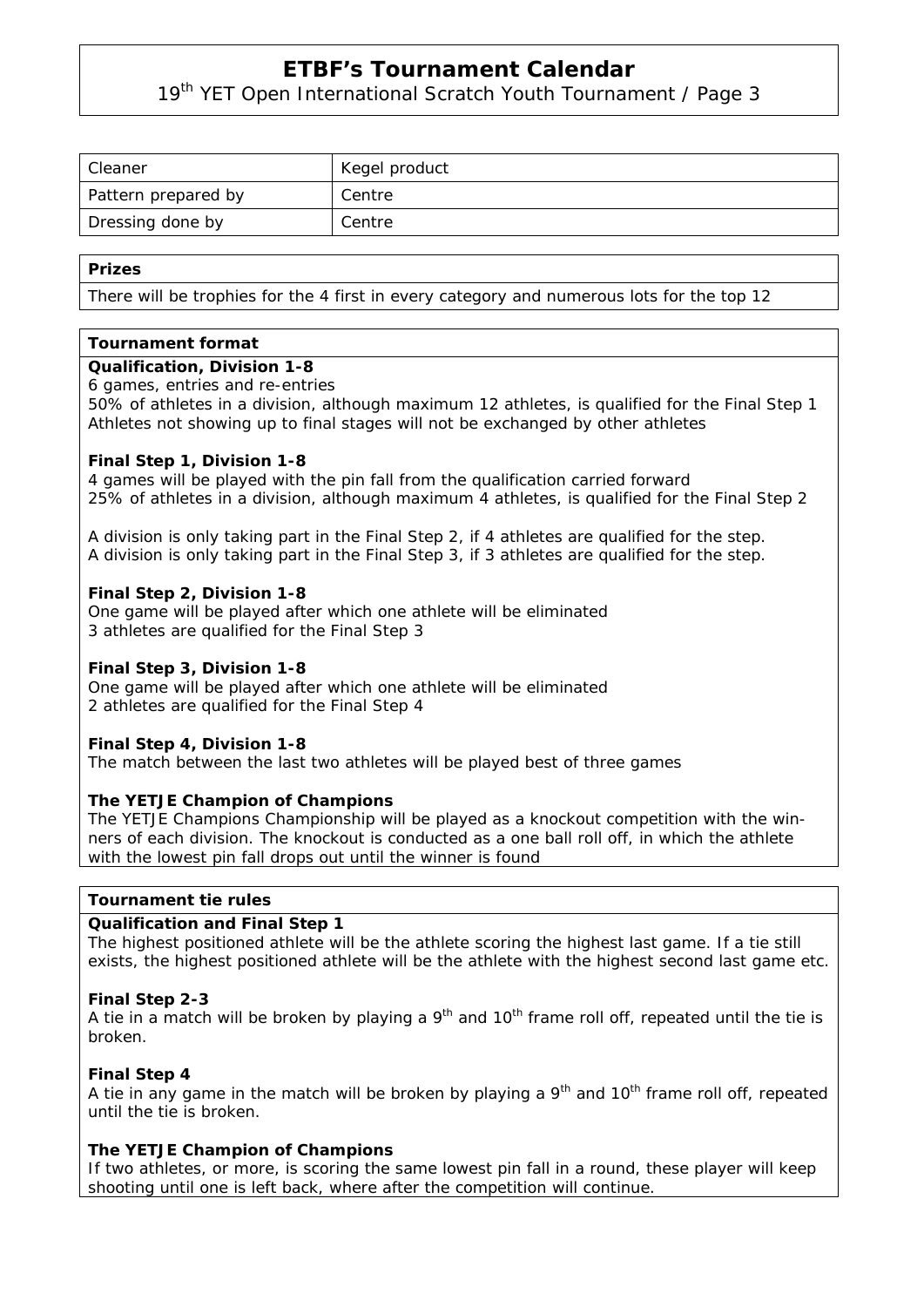19<sup>th</sup> YET Open International Scratch Youth Tournament / Page 4

#### **Additional tournament rules and regulations**

#### **Athletes area**

For safety reasons, only athletes in competition and tournament officials will be allowed in the athlete's area.

#### **Additional area for coaches**

A special area for coaches will be established about 30 cm from the athlete's area.

To get access to the coach area, the coach must:

- (a) Have a bowler on the lanes in a squad or a final step
- (b) Report to the head referee of the tournament to get a badge, which must be worn in a visible way, as long as the coach is in the coach area.

To get a badge for the coach area, the coach must be licensed in one of the following ways:

- Nationally (Coaching license: Instructor, Coach level A or B, or level 1, 2 or 3)
- USBC Bronze Silver or Gold
- ETBF Level I, II or III

A coach, who wants to qualify for a badge, must always do that before a squad or step is starting and by showing a license of their coach training.

If a coach delivers a photo latest two weeks before the start of the tournament, the coach will receive a personalised coaching badge, which can be used several times during the tournament. With the permission of a coach, the photo will be saved for next year's tournament.

#### **No unnecessary delay during squads and final steps**

Athletes are not allowed to use a two lane courtesy during their squads and final steps.

#### **Dress codes / Phones Tablets / Videos / Etc.**

- 1. Athletes and coaches must always be dressed in accordance with the tournament regulations.
- 2. Wearing bowling garments is mandatory according the YET International Regulations, during the entire tournament as well as the award ceremony. If these requirements are violated, no ranking points can be awarded for the qualification standing of the Grand Final in the YET International Tour.
- 3. Being dressed in denim, jogging cloth or wearing caps in any form whatsoever is not permitted without the permission of tournament officials.
- 4. An athlete's repeating violation of article 1 and 2 before the final steps will lead to a suspension and exclusion from final steps.
- 5. Showing a good example in the centre, all volunteers will wear neat sports or golf dress during the tournament.
- 6. Athletes in competition cannot have any mobile or other tablet kept open.<br>7. Representatives from the organizer, volunteers, athletes, coaches and train
- Representatives from the organizer, volunteers, athletes, coaches and trainers, who are in the athlete's area and / or the coaching area, cannot consume alcohol or use tobacco products during the squad or final stage, in which they take part.
- 8. Recording photo and video during the tournament is permitted, but recordings cannot be published at any social media without permission from the tournament management.
- 9. Recordings cannot be used for any promotional purpose.

#### **Food and drinks**

No one is allowed to bring and consume own food and drinks in the bowling centre.

#### **Liabilities**

Athletes, coaches, parents and guardians are responsible for their equipment, which must be stored in designated areas or out of the path ways.

The organisation is not liable for the loss or damage of bowling equipment or related matters.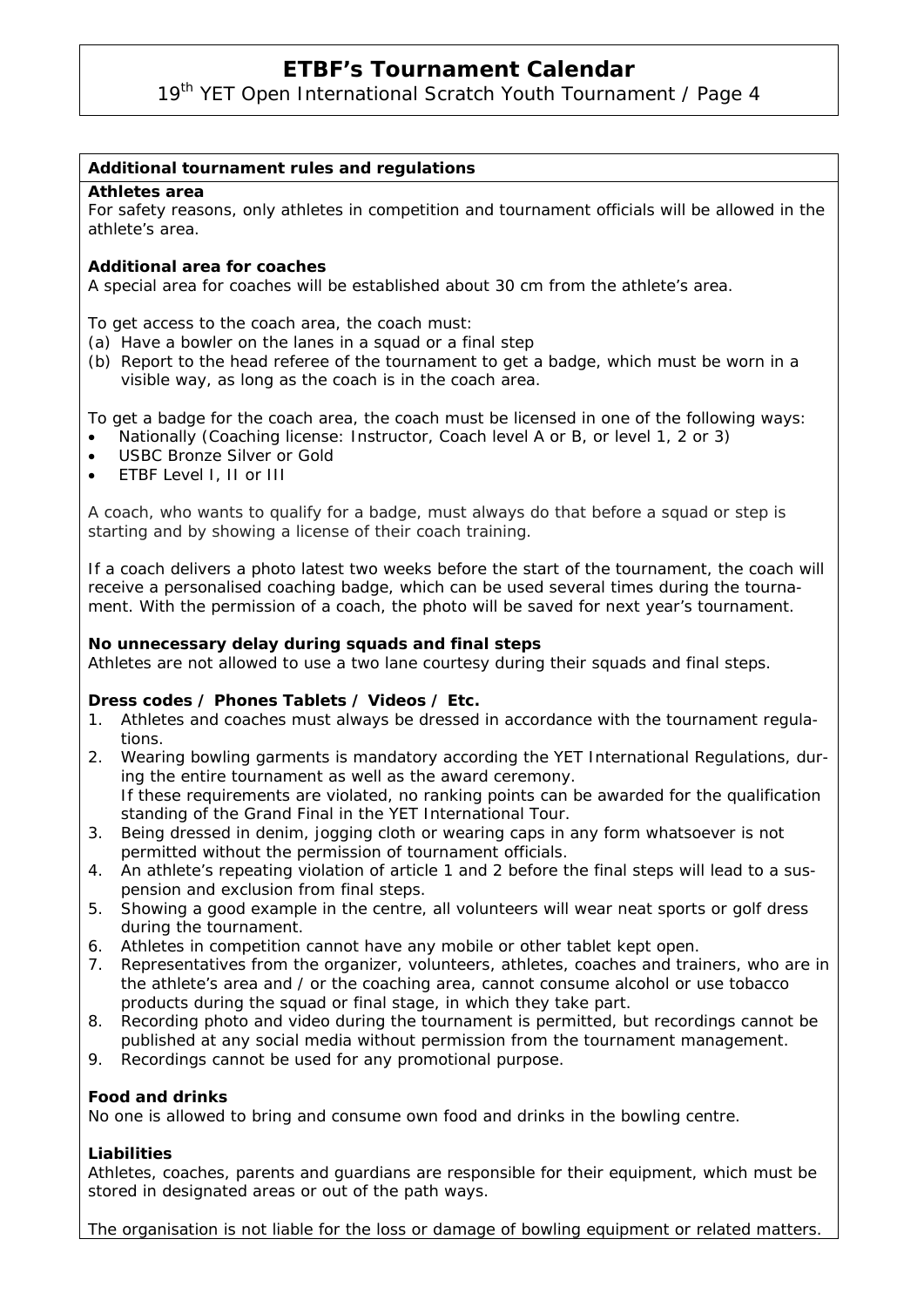19<sup>th</sup> YET Open International Scratch Youth Tournament / Page 5

## **An oath for fair play**

The tournament will be opened by an oath, which will underline good sportsmanship and fair play during the event. The oath will be taken by an athlete, a parent, a coach and a representative from the organiser.

### **High Five**

- 1. Enjoyment comes first
- 2. I am going to use the lanes and approach in a proper way
- 3. I watch my language
- 4. I have respect for other people
- 5. I set a good example

#### **YET Welfare Charter**

- YET is an organization interested in the wellbeing of all participants.
- YET recognize the rights, dignity and self-worth of every participant.
- YET Charter promotes all the positive aspects of our sport.
- YET promotes bowling etiquette, fair play, respect, as well as, encouraging high standards of behaviour and appearance at all times.
- YET strives to provide a safe and enjoyable place for participants to compete to their full potential.
- YET Welfare Charter cannot agree with intimidation, unsportsmanlike violation of the rules and / or the use of prohibited substances in any form whatsoever.
- Should you feel any of the Charter is being violated, please refer the incident to a member of the YET Committee for advice and / or help.

### **Price Awards / Individual prizes / Trophies**

Let us all together ensure a fun and dignified conclusion to the tournament.

#### **Individual Prizes**

- In the individual classification, the top four of divisions are eligible for a podium position.
- The other finalists will receive a re-entry for the next YET Open International Scratch Youth Tournament.
- All prize winners must be present at the ceremony.
- Prizes will not be awarded in advance, unless there is evidence that for example a flight must be reached or is due to unforeseen circumstances is necessary for a prize winner to leave the tournament.

#### **YETJE: Champion of Champions**

The overall champion will get his name on the YET Exchange Cup. The winner will receive a small replica of the big YET cup.

#### **Trophy Municipality Nieuwegein**

The trophy is for the Division 8 athlete / star who has the greatest positive difference between his / her bowling license average and his / her average in the qualification.

### **Trophy Chandra**

The trophy is for the athlete / star who has the smallest positive difference between his / her bowling license average and his / her average in the qualification.

| Lane assignments and lane movements |                                                                    |
|-------------------------------------|--------------------------------------------------------------------|
| Lane draws                          | Carried through by the management<br>Witnessed by a neutral person |
| Athletes per pair in squads         | Four                                                               |
| Frequency of movement               | After two games                                                    |